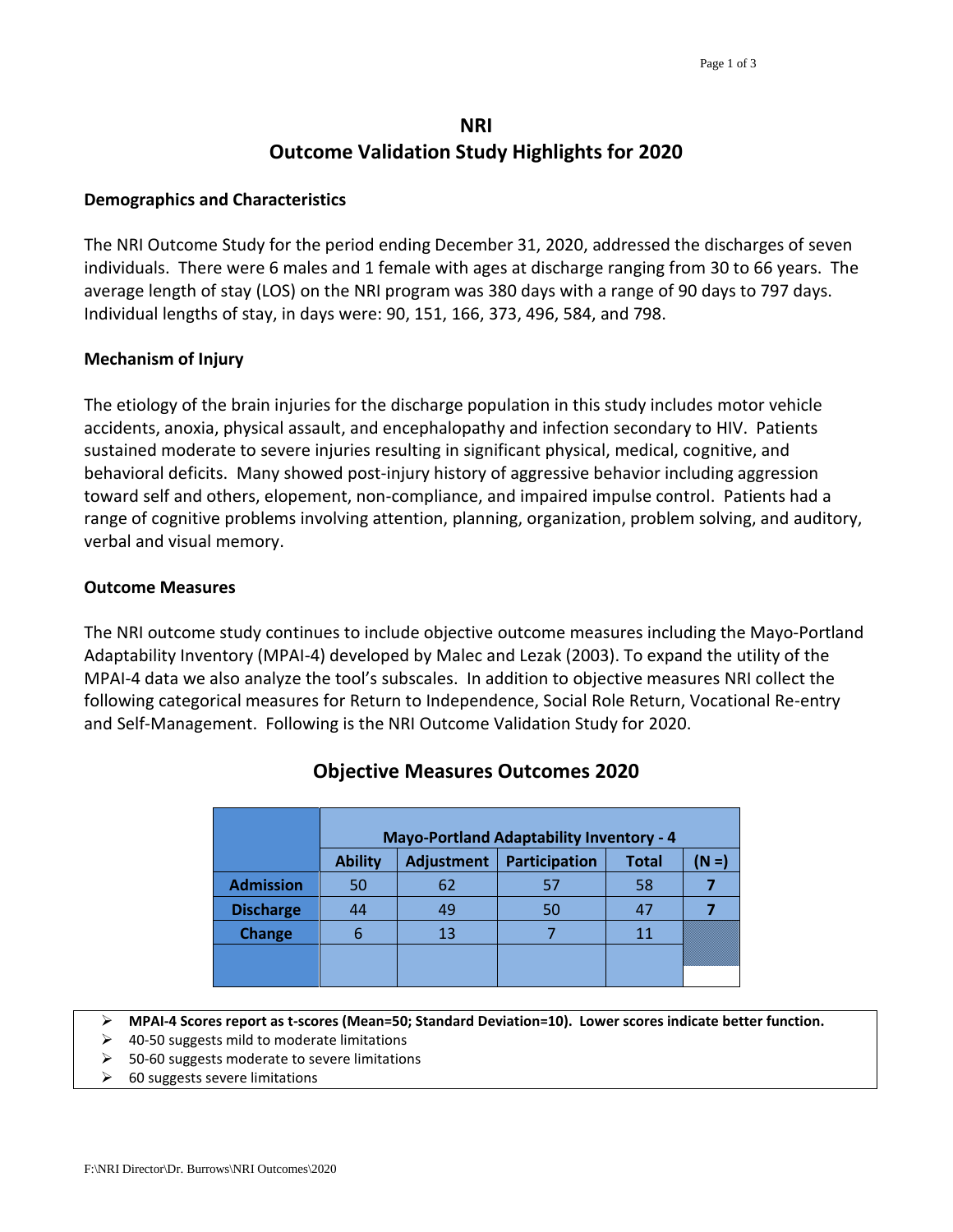#### **Interpretation**

The Mayo-Portland Adaptability Inventory (MPAI-4) scores indicate significant overall improvement of our patients. Lower scores indicate a higher level of functioning as compared to other patients with acquired brain injury. A reduction of 5 is considered a Clinically Important Difference and a reduction of 9 is considered a Robust Clinical Difference. Upon admission in 2020, long term patients' average Total score was 58 (Moderate Global Impairment), reflecting deficits in body, function, activity limitations and participation restrictions. The average long-term discharge score was 47, an 11 point improvement (18%) and dropping the patients from the category of Moderate Limitations to the Mild/Moderate range. The Abilities subscale includes basic physical as well as cognitive capabilities. Most 2020 admissions had no significant physical deficits so the 6 point improvement reflected progress in attention/concentration, memory and problems solving. The Adjustment subscale reflects depression, anxiety, inappropriate anger, somatization, and social deficits. The robust 13 point improvement represents substantial progress towards management of those symptoms. Participation reflects a patient's ability for social integration in family, employment, money management and ability for self-care, including leisure pursuits. The 7 point improvement indicates clinically significant improvements. It is noted that substantial improvement in this category is necessarily harder to demonstrate prior to reintegration into the community.

## **Categorical Data Outcomes 2020**

**Return to Independence:** The table below indicates that the discharge destination of 2020 patients primarily returned congregate living or group home. One returned home with family and the other, due to medical complication discharge to a skilled nursing facility.

| 1. Return to independence with minimal to moderate support <6 hrs/day     |  |
|---------------------------------------------------------------------------|--|
| 2. Return to congregate living or extended supports in the home >6hrs/day |  |
| 3. Return to group home with 24 hr/day support                            |  |
| 4. Return to nursing home or hospital setting 24 hr/day care              |  |

**Vocational Reentry**: The table below indicates that most 2020 patients were able to return to some type of vocational activity with supports. The only patient unable to participate in any type of vocational activity discharged to a SNF due to medical problems.

| 1. Supported employment or volunteer work     |   |
|-----------------------------------------------|---|
| 2. Sheltered workshop or day activity program | 4 |
| 3. Unable to work                             |   |